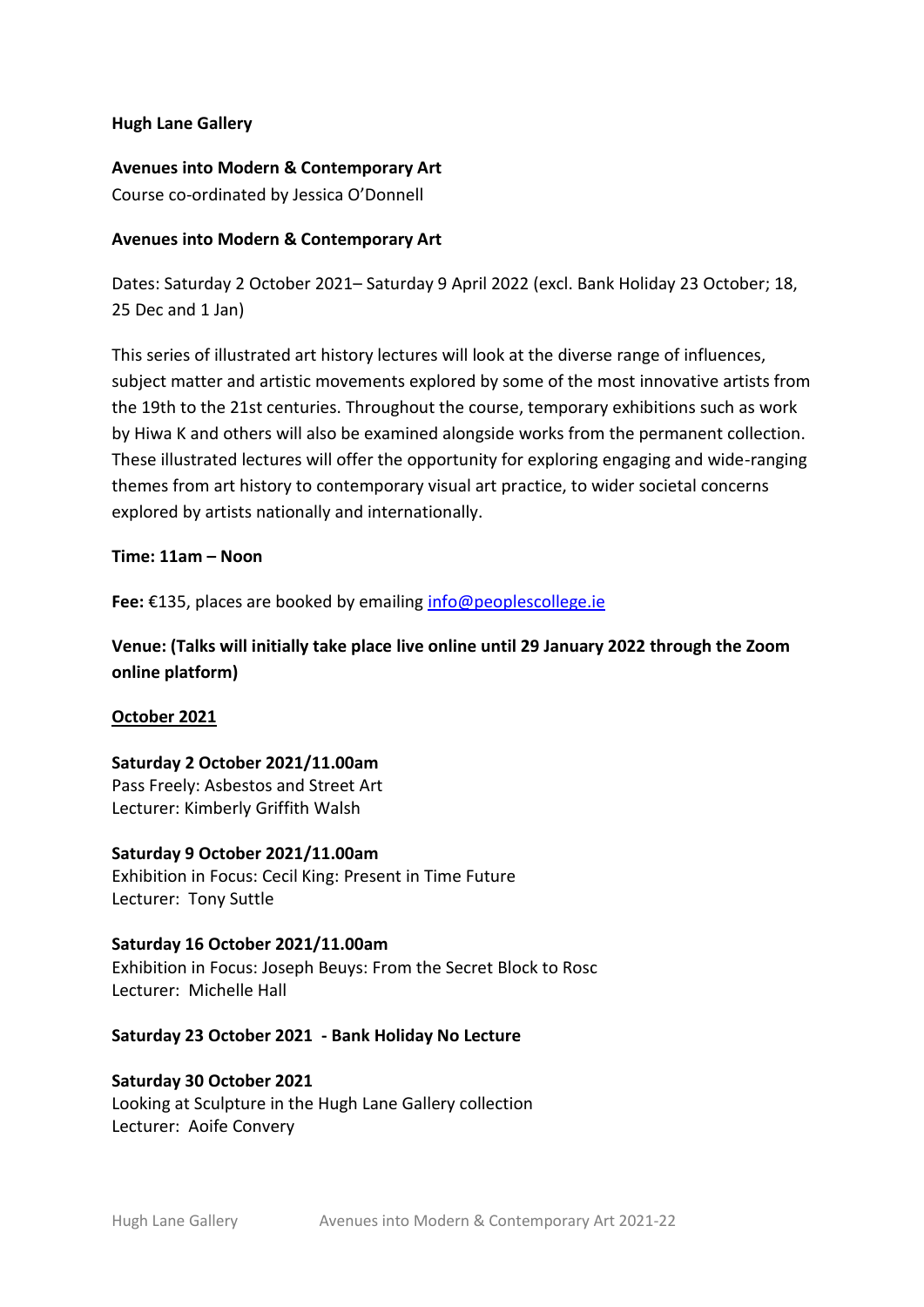## **November 2021**

#### **Saturday 6 November 2021/11.00am**

Exhibition in Focus: Hiwa-K: Do you remember what you are burning? Lecturer: Victoria Evans

**Saturday 13 November 2021/11.00am** Views of Dublin in art from Walter Osborne to Eithne Jordan Lecturer: Yseult O'Driscoll

#### **Saturday 20 November 2021/11.00am**

Artist's Talk: The Long Field Lecturer: Christine Mackey

#### **Saturday 27 November 2021/11.00am**

Artists and the Moving Image Lecturer: Alice Butler

## **December 2021**

#### **Saturday 4 December 2021/11.00am**

Portrait of the Artist from the mid 19<sup>th</sup> century to today Lecturer: Ger Canavan

**Saturday 11 December 2021/11.00am** Artists and Their Studios Lecturer: Barbara O'Connell

#### **January 2022**

#### **Saturday 8 January 2022/11.00am**

Artist in Focus: William Orpen Lecturer: Dr Anne Cormican

#### **Saturday 15 January 2022/11.00am**

Artists and the Model from the mid 19<sup>th</sup> to today Lecturer: Yseult O'Driscoll

#### **Saturday 22 January 2022/11.00am**

The Municipal Gallery Revisited Lecturer: Barbara O'Connell

## **Saturday 29 January 2022/11.00am**

An overview of stained glass artists in the  $20<sup>th</sup>$  and  $21<sup>st</sup>$  century Lecturer: Tony Suttle